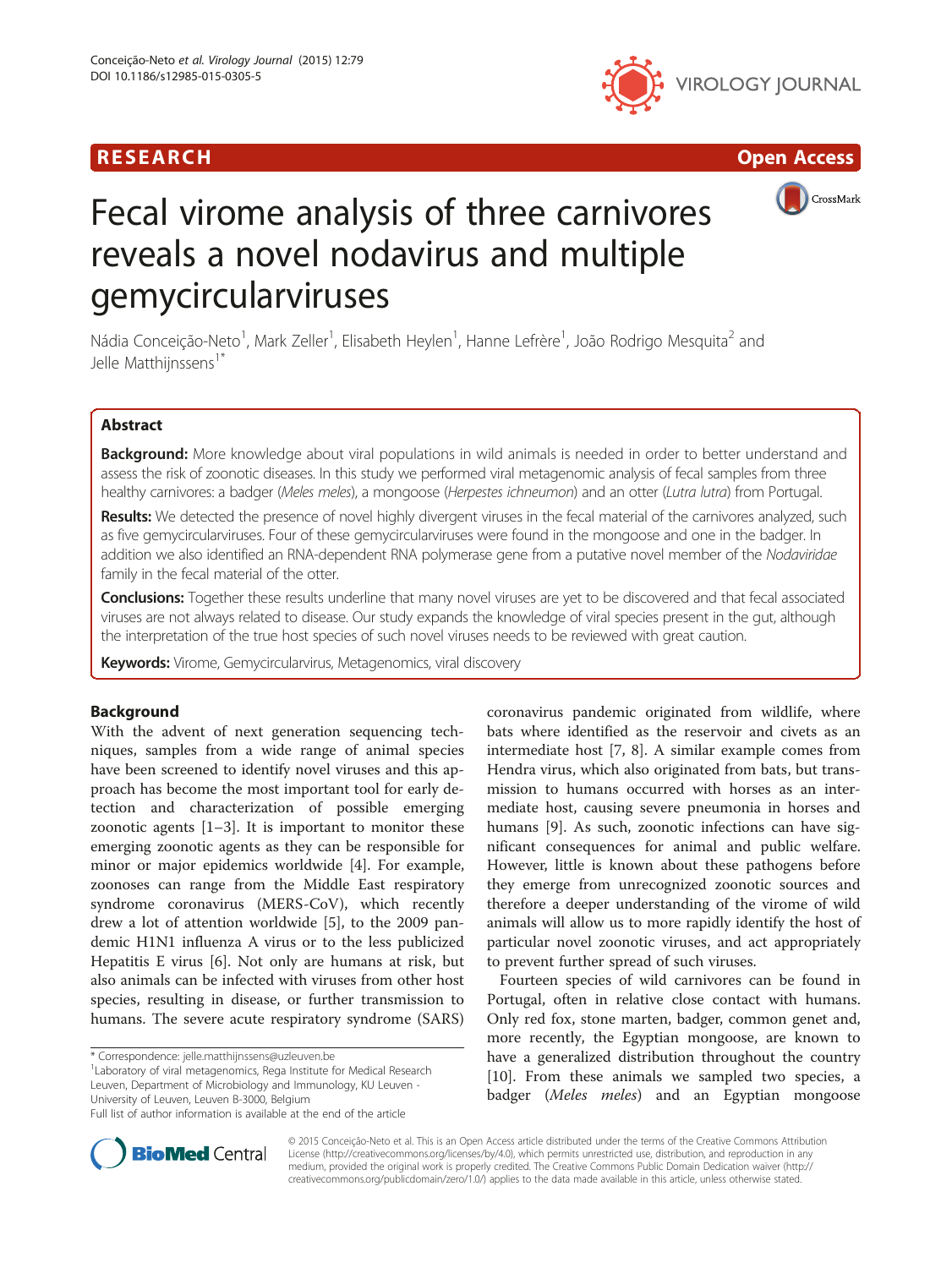(Herpestes ichneumon). In addition, we sampled a Eurasian otter (Lutra lutra) raised in a zoo, since otters are also widely distributed in Portugal [[11](#page-5-0)]. Currently little is known about the viral communities that populate the gut of these animals. Thus far, Bodewes and colleagues investigated the fecal virome of badgers and an otter from Spain, and found a fecal phlebovirus in an otter [[12\]](#page-5-0). A study by van den Brand and colleagues investigated the virome of badgers in the Netherlands, identifying two novel circularviruses [\[13](#page-5-0)]. In Portugal, a study performed by Oliveira and colleagues screened otters for parvoviruses, adenoviruses and parainfluenza virus, however none of the samples had detectable levels of virus [[11\]](#page-5-0). Also in Portugal, another study screened for and identified parvoviruses in genets, badgers and mongooses [[10\]](#page-5-0). As these findings are probably only the tip of the iceberg, we were interested to further explore the viral communities of the gut in widely spread wild species in Portugal and a zoo specimen.

## Results and discussion

## Identification of five novel gemycircularviruses in the fecal samples from the badger and mongoose

In recent years, ssDNA viruses have been frequently found in fecal samples of a variety of animal species, such as badgers [\[13](#page-5-0)], bats [\[14\]](#page-5-0), cows [\[15](#page-5-0)], turkey [\[16](#page-5-0)], rodents [\[17](#page-5-0), [18\]](#page-5-0), chimpanzees [\[19](#page-5-0)], pigs [\[20](#page-5-0)–[22\]](#page-5-0), New Zealand fur seal [\[20](#page-5-0)] foxes [[23](#page-5-0)] and recently also in ancient caribou feces [\[24\]](#page-5-0). ssDNA viruses are small viruses (1.4-8.5 kb) and can encode as little as two proteins: a capsid and a replication associated protein. Thus far, seven major ssDNA families have been identified based on the host range and type of ssDNA genome. Only the Parvoviridae family encodes for a linear genome, the remaining are circular. The Nanoviridae and Geminiviridae families infect plants, whereas Circoviridae, Parvoviridae and Anelloviridae are known to infect animals. Viruses belonging to the Inoviridae and Microviridae infect bacteria [[25\]](#page-5-0).

In our study, four complete novel gemycircularviruses were found in the mongoose and one in the badger feces. The first gemycircularvirus was discovered in 2010 in fungi [\[26](#page-5-0)]. Since then, these novel ssDNA circular viruses have been found in a wide range of hosts, including the cassava plant [\[27](#page-5-0)], badger feces [\[13](#page-5-0)], mosquitoes [[25\]](#page-5-0), dragonflies [[28](#page-5-0)], Hypericum japonicum, a flowering plant in the family Hypericaceae [\[29\]](#page-5-0), as well as in the gut of a wide variety of mammals and birds from New Zealand [\[30\]](#page-5-0). Although these viruses were initially named gemini-like viruses, the novel genus gemycircularvirus was recently proposed by Rosario and colleagues [[28\]](#page-5-0). Gemycircularviruses encode for a highly variable capsid protein and a more conserved replication associated protein (Rep). Figure [1](#page-2-0) shows the phylogenetic

analysis of known gemycircularviruses based on the amino acid level of the Rep gene. The viruses identified in this study showed to be distantly related to the currently known gemycircularviruses. The first gemycircularvirus found in the mongoose, named 'Mongoose fecesassociated gemycircularvirus a', was found to be most closely related to the Badger feces-associated gemycircularvirus, sharing 57.2 % similarity on the amino-acid level. On the amino-acid level, 'Mongoose feces-associated gemycircularvirus b' shares its highest similarity (61.0 %) with 'Mongoose feces-associated gemycircularvirus c'. The most closely related virus to the 'Mongoose feces-associated gemycircularvirus d' shares 71.7 % amino-acid similarity, and was found in the New Zealand bird Chatham gerygone (Gemycircularvirus 6 isolate P24a). All five gemycircularviruses contained nonanucleotide stem loop motifs, conserved Rolling Circle Replication (RCR) motifs (I, II, III and geminivirus-like Rep sequence motif (GRS)) and helicase motifs (Walker-A and Walker-B) (Table [1](#page-3-0)). Only the Mongoose feces-associated gemycircularvirus d had a nonanucleotide motif identical to the one found in most known gemycircularviruses (TAATATTAT), but the Rep motifs of the newly discovered viruses also showed a variable degree of similarity among each other (Table [1](#page-3-0)) and with previously characterized gemycircularviruses [[28](#page-5-0), [20\]](#page-5-0). The discovery of these novel viruses expands the knowledge on gemycircularviruses genetic diversity and their putative host range. Initially, it was hypothesized that these viruses infect fungi, since one of these viruses is known to infect the pathogenic fungi Sclerotinia sclerotiorum [\[30](#page-5-0)], however it is not known whether the remaining viruses do. Most recently, clones from a novel gemycircularvirus found in caribou feces were inoculated in a plant, resulting in a successful infection [\[24\]](#page-5-0). Nevertheless, the true host(s) of these viruses remain to be determined. In our case, these viruses might have infected the mongoose and the badger, or alternatively, might have arisen from fungi inhabiting their intestines, or they could also be derived from insects or plants as part of the diet of the badger and the mongoose. Therefore, since the true host cannot be determined yet, the nomenclature of these novel viruses should be addressed cautiously. We tentatively named them fecesassociated gemycircularviruses, preceded by the common name of the animal where they were isolated from.

# Identification a partial RNA-dependent RNA polymerase of a nodavirus in the fecal material of the otter

The *Nodaviridae* family comprises two genera *Alpha*nodavirus and the Betanodavirus of bipartite single stranded RNA viruses [[31](#page-5-0)]. Alphanodaviruses are usually insect viruses whereas betanodaviruses infect fish and are responsible for viral nervous necrosis in numerous fish species [\[32,](#page-5-0) [33](#page-5-0)]. Nodaviruses have two segments, RNA1 (3.2 kb) encodes for a RNA-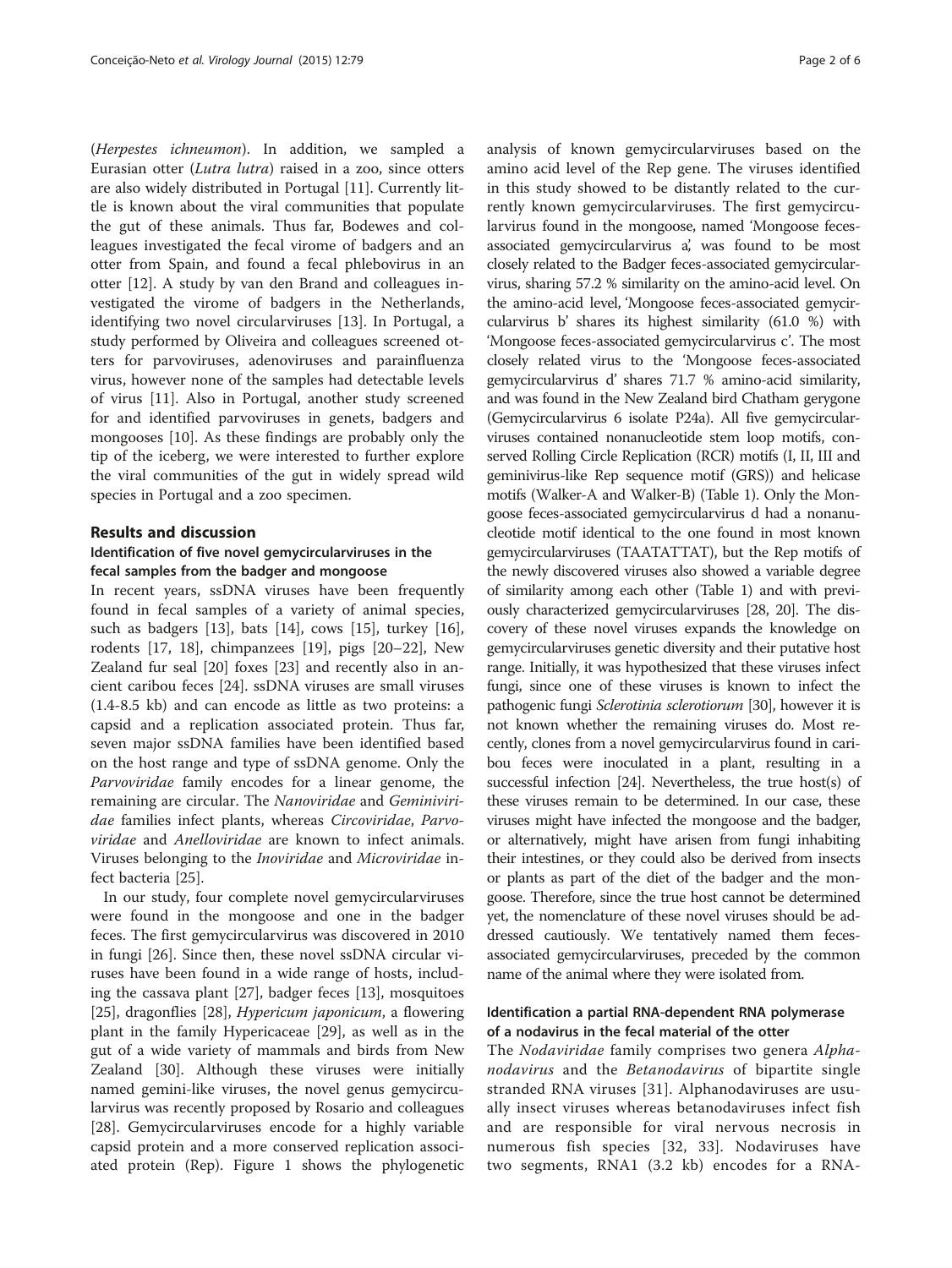<span id="page-2-0"></span>

dependent RNA polymerase (RdRp) responsible for its RNA replication and RNA2 (1.2 kb) encodes for a capsid protein [[31](#page-5-0)]. Nodaviruses are classified by the ICTV (International Committee on Taxonomy of Viruses) according to the genetic diversity of the RNA2 segment [[34](#page-5-0)]. In the fecal material of the otter we identified a partial RNA1 of a novel putative Nodavirus (1.7 kb), which was most closely related to the recently discovered Mosinovirus, isolated from mosquitoes, sharing 43 % similarity on the amino-acid level (Fig. [2](#page-3-0)). Adopting the convention of naming based on Schuster and colleagues for Mosinovirus virus (mosquito nodavirus), we have tentatively named the virus Lunovirus (Lutra lutra nodavirus) [[35](#page-5-0)]. As the RNA2 of Lunovirus was not found, most likely due to the fact that it is highly divergent and could not be detected by similarity searches in current viral

databases, we should be reluctant to suggest a final classification. However, based on the large divergence of the Lunovirus RNA1 with the RNA1 of other nodaviruses, it seems likely that the Lunovirus is a novel member of the Nodaviridae family.

## **Conclusions**

In the three healthy carnivores analyzed, viral sequences belonging to the *Caudovirales* order of bacteriophages were also detected, as previously reported [[12\]](#page-5-0). Furthermore, our study showed that even healthy wildlife seems to harbor many divergent viral communities that deserve to be explored further to expand our current knowledge and databases. From the limited data available from the fecal virome studies from an otter (Lutra lutra) and badger (Meles meles) of Bodewes and van der Brand [[12, 13](#page-5-0)], the virus families discovered in our study are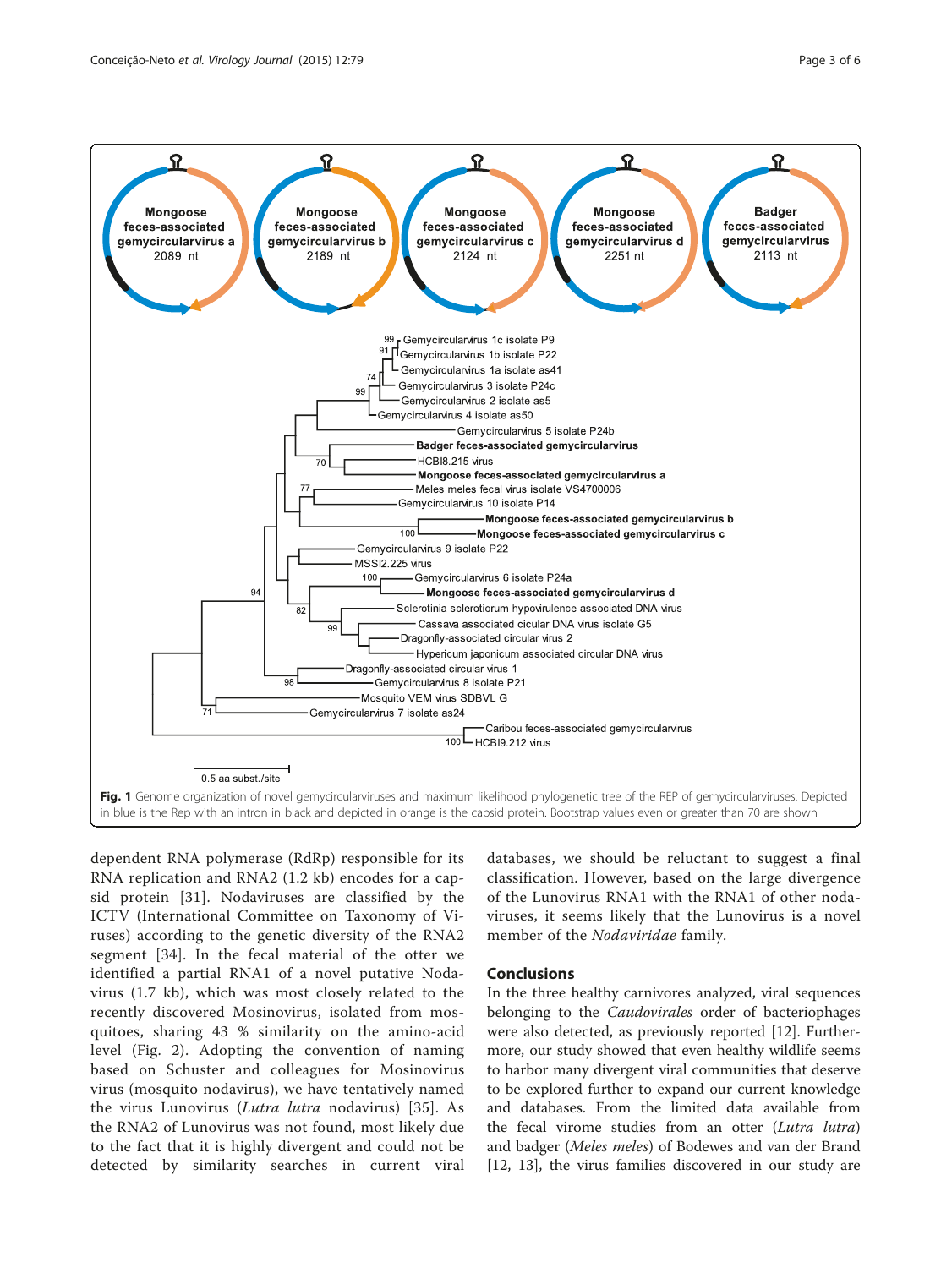<span id="page-3-0"></span>Table 1 Motifs of the Rep from the novel gemycircularviruses and reference gemycircularviruses

| Virus name                                       | Size<br>(nt) | Nonanucleotide<br>motif | Motif I      | Motif II       | <b>GRS</b>              | Motif III | Walker-A        | Walker-B     |
|--------------------------------------------------|--------------|-------------------------|--------------|----------------|-------------------------|-----------|-----------------|--------------|
| Mongoose feces-associated<br>gemycircularvirus a | 2089         | <b>TATAAATAC</b>        | <b>LLTYA</b> | <b>HLHSFID</b> | <b>DIFDVDGCHPNVSPTH</b> | YACKD     | <b>GPSRMGKT</b> | <b>VFDDI</b> |
| Mongoose feces-associated<br>gemycircularvirus b | 2189         | TATAAATAC               | LFTYS        | <b>HYHVFDV</b> | <b>RKFDVEGFHPNIVPSL</b> | YATKD     | <b>GRSKTGKT</b> | <b>VFDDI</b> |
| Mongoose feces-associated<br>gemycircularvirus c | 2124         | <b>TAATATTAC</b>        | LFTYS        | <b>HLHAFVD</b> | <b>RKFDVEGFHPNIISTS</b> | YATKD     | <b>GPSRTGKT</b> | <b>VFDDI</b> |
| Mongoose feces-associated<br>gemycircularvirus d | 2251         | TAATATTAT               | <b>LLTYA</b> | <b>HLHCFVD</b> | <b>RVFDVGGFHPNISPSR</b> | YAIKD     | <b>GRSLTGKT</b> | <b>VLDDV</b> |
| Badger feces-associated gemycircularvirus        | 2113         | <b>TAATACTAT</b>        | <b>LLTYA</b> | <b>HLHAFVH</b> | TVFDVAGFHPNISPSF        | YAIKD     | <b>GPSRVGKT</b> | <b>VFDDI</b> |
| MSSI2.225 virus                                  | 2259         | <b>TAATGTTAT</b>        | LLTYP        | <b>HLHAFVD</b> | <b>RAFDVEGCHPNVSPSP</b> | YAIKD     | <b>GGKLSCTS</b> | <b>IFDDF</b> |
| Fecal associated gemycircularvirus 1a            | 2197         | <b>TAATATTAT</b>        | LLTYA        | <b>HLHAFVD</b> | <b>DVFDVGGRHPNLVPSY</b> | YAIKD     | <b>GDTRLGKT</b> | <b>VFDDM</b> |
| Faecal associated gemycircularvirus 4            | 2224         | <b>TAATGTTAT</b>        | <b>LLTYA</b> | <b>HLHAFCD</b> | <b>DVFDVGGFHPNIEASR</b> | YAIKD     | <b>GDTRLGKT</b> | <b>VFDDM</b> |
| Fecal associated gemycircularvirus 5             | 2187         | TAATATTAT               | <b>LVTYP</b> | <b>HLHVFCD</b> | <b>DIFDVGGFHPNIERSK</b> | YACKD     | <b>GDALTGKT</b> | <b>VIDDI</b> |
| Cassava-associated circular DNA virus            | 2220         | TAATATTAT               | <b>LITYA</b> | <b>HLHCFID</b> | <b>DIFDVDGRHPNIEPSW</b> | YAIKD     | <b>GDSRSGKT</b> | <b>IFDDI</b> |
| Dragonfly-associated circular<br>DNA virus-2     | 2236         | <b>TAATATTAT</b>        | <b>LVTYP</b> | <b>HLHCFAD</b> | <b>DIFDVDGCHPNIQPST</b> | YAIKD     | <b>GESRTGKT</b> | <b>IFDDI</b> |
| Mosquito VEM virus SDBVL G                       | 2238         | TAATATTAT               | LLTYA        | <b>HFHAFLD</b> | RFWDIAGRHPNIARVG        | YAIKD     | GPSRTGK?        | <b>VFDDI</b> |

completely different, possibly resulting from different diets, or indicating a large unexplored area of the 'virome space'. Also the fact that the viruses discovered are highly different from viruses available in databases, might explain the difficulty in finding viruses by regular PCR screening, as previously reported [[11\]](#page-5-0). These novel viruses reported in this study are likely derive from the diet, as the Nodavirus from the otter is likely to be from fish and the gemycircularviruses from insects, which are part of the animals diets. Viral discovery can be challenging because novel viruses, as seen in this study, can be quite divergent and their classification and true host

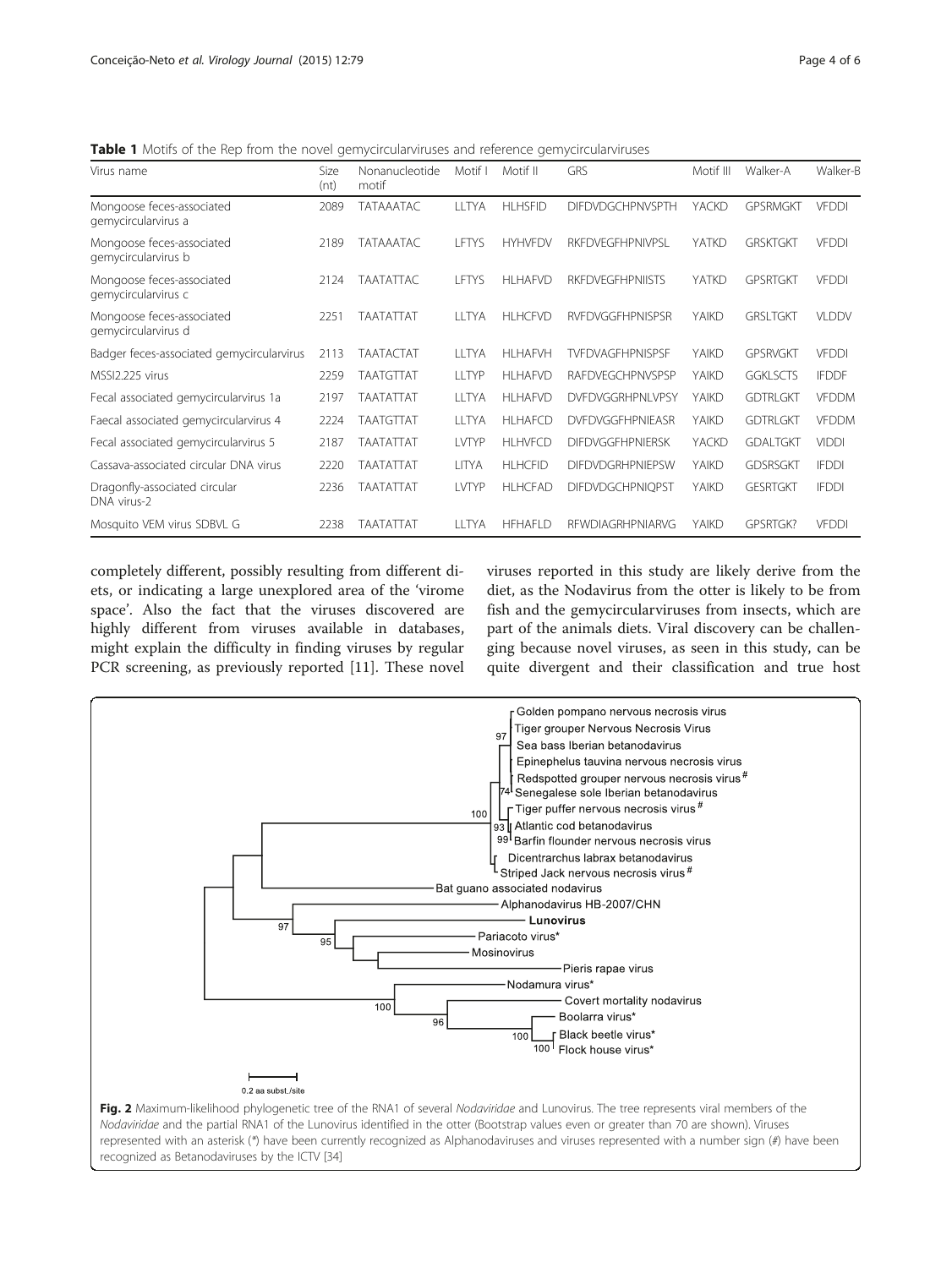determination can be difficult. In this regard, replication associated proteins have shown to be conserved, and the best strategy to create alignments. It is very interesting to see the ubiquity of different circular virus species found nowadays due to the availability of next-generation sequencing. Screening of larger groups of animals and species will help to increase our knowledge of viruses circulating in wild animals.

# **Methods**

## Sample collection

Fecal samples were collected from a badger (Meles meles), a mongoose (Herpestes ichneumon) from a rescue center and an Eurasian otter (Lutra lutra) from a zoo upon their arrival in 2011 at the wildlife center "Parque Biológico da Serra da Lousã" in Coimbra district, Portugal. This collection was part of the quarantine assessment program applied to newly introduced animals in the center. Samples were kept at −80 °C until further processing.

## Sample preparation

Ten percent fecal suspensions were homogenized for 1 min at 3000 rpm with a MINILYS homogenizer (Bertin Technologies) and filtered consecutively through 100 μm, 10 μm and 0.8 μm membrane filters (Millipore) for 30 s at  $1250 g$ . The filtrate was then treated with a homemade buffer (1 M Tris, 100 mM  $CaCl<sub>2</sub>$  and 30 mM  $MgCl<sub>2</sub>$ ) and a cocktail of Benzonase (Novagen) and Micrococcal Nuclease (New England Biolabs) at 37 °C for 2 h to digest free-floating nucleic acids. RNA and DNA was extracted using the QIAamp Viral RNA Mini Kit (Qiagen) according to the manufacturer's instructions but without addition of carrier RNA to the lysis buffer. First and second strand synthesis and random PCR amplification for 25 cycles were performed using a slightly modified Whole Transcriptome Amplification (WTA) Kit procedure (Sigma-Aldrich), with a denaturation temperature of 95 °C instead of 72 °C to allow for the denaturation of dsDNA and dsRNA. This modification leads to the amplification of both RNA and DNA. A size selection after library synthesis was performed using a 0.7 ratio of Agencourt AMPure XP beads (Beckman Coulter, Inc.). WTA products were purified with MSB Spin PCRapace spin columns (Stratec) and were prepared for Illumina sequencing using the KAPA Library Preparation Kit (Kapa Biosystems). Fragments ranging from 350–600 bp were selected using the BluePippin (Sage Science) according to the manufacturer's instructions. Libraries were quantified with the KAPA Library Quantification kit (Kapa Biosystems) and sequencing of the samples was performed on a HiSeq 2500 platform (Illumina) for 301 cycles (150 bp paired ends). Each sample was attributed a total of 2 million paired end

reads. Mongoose feces associated gemycircularvirus a, b, c and d yielded 262, 295, 37,644, and 356 reads respectively. The Badger feces associated gemycircularvirus yielded 88 reads and the RNA2 of the Nodavirus 20 reads.

## Genomic and phylogenetic analysis

Raw reads were trimmed for quality and adapters using Skewer [[36\]](#page-5-0) and were *de novo* assembled into contigs using SPAdes [[37\]](#page-5-0). Scaffolds were classified using a tBLASTx search against all complete viral genomes in GenBank using an e-value cut-off of  $10^{-10}$ . Scaffolds with a significant tBLASTx hit were retained and used for a second tBlastx search against the GenBank nucleotide database using an e-value of  $10^{-4}$  [[38\]](#page-5-0). Open reading frames (ORF) were identified with ORF Finder analysis tools and the conserved motifs in the amino acid sequences were identified with HMMER [[39](#page-5-0)]. Amino acid alignments of the viral sequences were performed with MAFFT version 7 [\[40](#page-5-0)] using the –auto option. Maximum likelihood phylogenetic trees were constructed in MEGA6.0 [[41\]](#page-5-0), using JCC (best substitution model) with 500 bootstrap replicates. Potential intron acceptor and donor sites from the novel gemycircularviruses were identified manually. Using the method above we were able to retrieve the five complete gemycircularvirus and partial sequence of the RNA2 of the Lunovirus. Presence of the discovered novel viruses was then confirmed by PCR and Sanger sequencing using the original extracts. Gemycircularviruses' primers were designed in the capsid gene, covering the complete circular genome and the nodavirus primer pair targeted the RNA2 sequence found. All sequences from the novel viruses were submitted to GenBank [KP263543, KP263544, KP263543- KP263548, KP263546, KP263547, KP263548].

#### Competing interests

The authors declare that they have no competing interests.

#### Authors' contributions

NCN conceived, designed and performed the experiments, analyzed the data, drafted the manuscript. MZ and EH performed data analysis and contributed to manuscript drafting. HL was involved in the experiment performance and data analysis. JRM collected the samples and drafted the manuscript. JM conceived and designed the study and contributed to data analysis and manuscript drafting. All authors read and approved the final manuscript.

#### Acknowledgments

NCN and MZ were supported by the Institute for the Promotion of Innovation through Science and Technology in Flanders (IWT Vlaanderen). We would like to thank Prof. Maria São José Nascimento and Joren Raymenants who assisted in the proof-reading of the manuscript.

#### Author details

<sup>1</sup> Laboratory of viral metagenomics, Rega Institute for Medical Research Leuven, Department of Microbiology and Immunology, KU Leuven - University of Leuven, Leuven B-3000, Belgium. <sup>2</sup>Polytechnic Institute of Viseu Department of Animal Science, Rural Engineering and Veterinary, Viseu, Portugal.